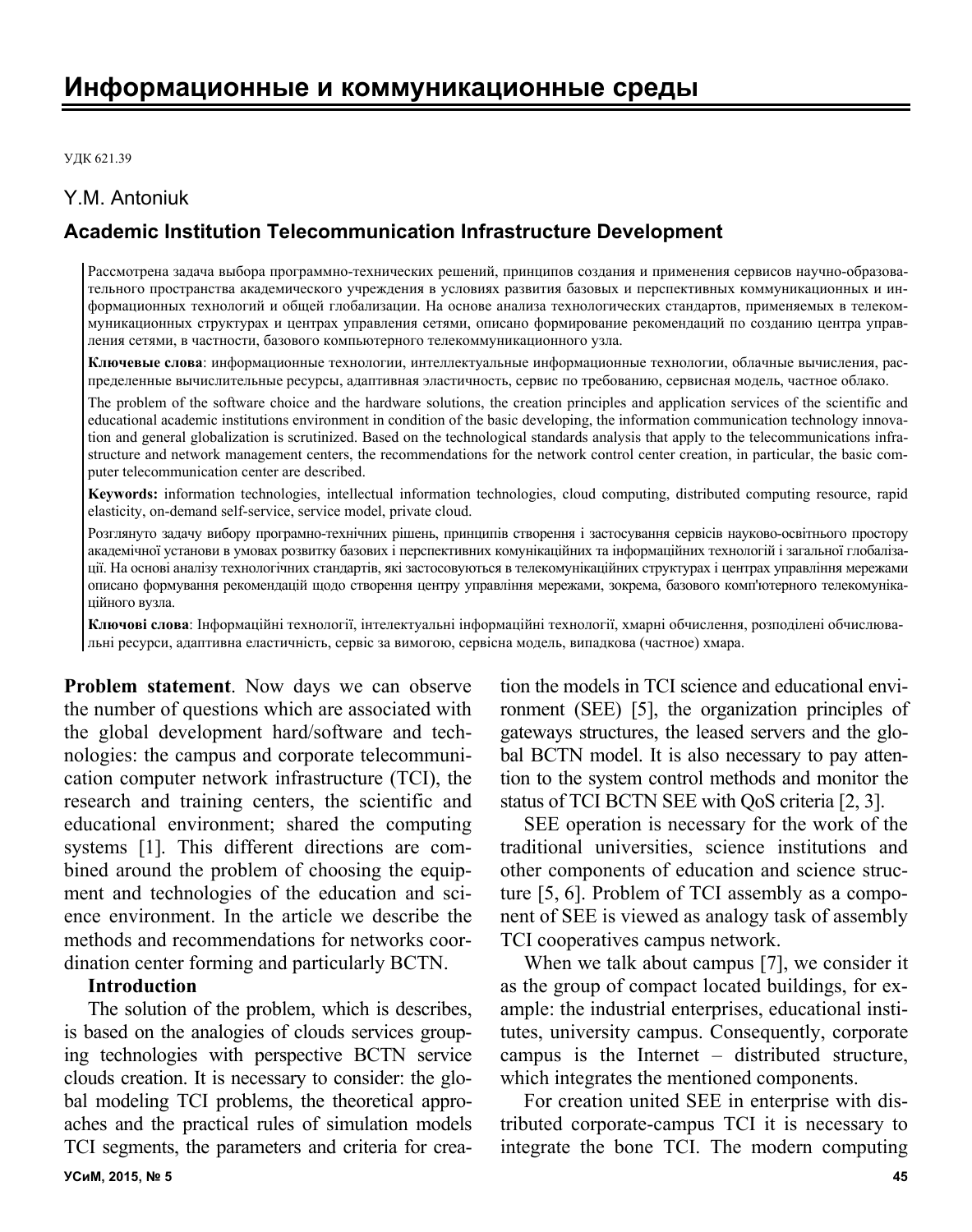technologies brings the following possibilities for SEE users:

• multimedia attachments supporting:

• wideband attachments supporting (multipoint) videoconference, video monitoring systems, etc.);

 dynamic management of band width for traditional established networks;

• supporting the actual program versions for any provided protocols in traditional local networks;

 users and departments unification\division to local subnetworks by territorial basis;

 users and departments unification\division which are involved in the common business problems to virtual networks with control and access permissions to common resources;

 $\bullet$  creation of specialized information centers (IC), which operate with users and groups data and storage this date. Such IC provides all types LAN\WAN access to own resources;

 easy connection and authorization procedure for new segments TCI without necessaries to rebuilding or reconstruction present TCI;

 hi-level performance and replication ability TCI, which provide growing users requirements with considering personal bandwidth for each user;

 urgently resumption TCI after collisions or crash;

• low labor costs for TCI installation and service;

hi reliability level of TCI functioning.

There are three hierarchy levels in classical SEE TCI [7]:

- core;
- distribution:

• access

Such approaches to TCI scalability allow the possibilities to:

– standard equipment choosing;

– network segment determination;

– the most exactly formulation function requirements for specific TCI.

The main aim in the article is to determine the main BCTN characteristics, tasks and components, which correspondence to the main interconnection level in SEE TCI.

1. Core level (CL) – backbone level. CL – network core is the central part of a TCI that provides the main trunks to customers who are connected by the access network and distributed networks. For supporting functioning of network core the one must have the next properties:

• hi-level reliability, which is obtained, in particularly, via equipment and software redundancy, which provide TCI operability after collisions;

• ability to adapt to changes in TCI environment;

• short delay data transfer;

 a good manageability and predictable performance.

2. Distribution level (DL). The level solves the problem access to different network part and various services. For DL the next functions are typical:

• safety politics

 $\bullet$  information resources access politics;

• OoS management;

• quality of data transfer environment;

• logical routing;

multimedia domain determination e.t.c.

3. Access level (AL). AL provids access to corporate resources for workgroups and network segments. In local networks AL is characterized by commutation or distribution users access to data transfer environment.

Obviously, that LAN future depends on the developing of Ethernet technologies versions (1G Ethernet, 10G Ethernet) [7]. These technologies are the most used standards in campus network structures. These technologies provide:

• effective hi speed data exchanging;

• low cost of network design;

• simple and convenient practice realization;

 compatibility with all known types software application including multimedia.

Modern soft and hardware means solving the following main problems of TCI SEE management:

 crash and collisions control in manageable pc and manageable devices, detecting the collisions and automatic addressing the causes, correcting their consequences, prevent crashes, for example by diagnostic operation;

 pc and network devices configuration management, in particularly, the initialization, reconfiguration and hotswitching manageable computing devices;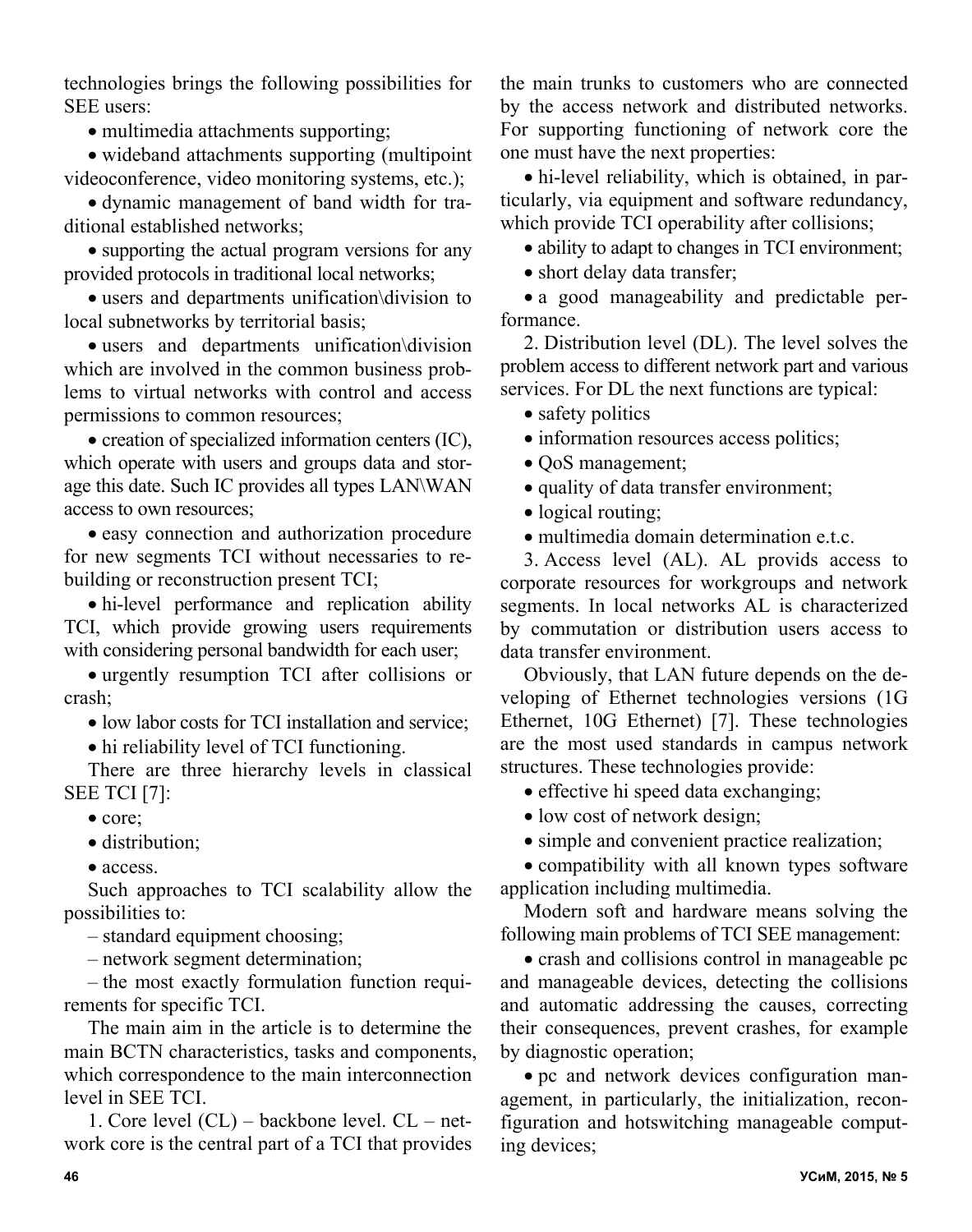network resources management by users or workgroups, for example, adjustment disk quotas, etc.;

 network performance devices management and services management by collecting and analysis of statistic of intensity appearing errors, artificial determine performance level by ones data analyse;

 data protection management by access control to prevent the network resources safety politics and by administrator's alert system warning.

Software and hardware complex BCTN is an example of the management tools and the campus and corporate SEE TCI adaptation. BCTN logic model consists of the common service module sets which correspond to the list of hi level TCP/IP stack (VoIP, NAS, DNS, SMTP, HTTP, etc.). One set provides two service lines – internal and external. Access to these services lines is provided through the secure connection from the campus, terminal, tunnels, terminals or virtual AL channels (Fig. 1).

To provide BCTN servers functioning, it is recommended to installation clear OS Unix family's. For example FreeBSD or Linux, which include the open sources service programmes.

Let us notice, that determining and harmonization of the TCI components makes possible to compose the imitation models for the next formalization. It allows to approve the ways to optimize the present TCI.

TCI intends for granting the telecommunication, information, computing services taking into account QoS which obtains the network users on personal computers, network segments and other network components that integrate in network environment.

The terminal access and the total control BCTN is provided by the complex management and current production jobs from any remote internet point or a point which belongs to TCI. The remote access is provided by the standard network technologies and the protocols that are used for science, educational and others specialized net segments interconnection.

In general, SEE provides the possibilities of accessing to the computing resources, libraries,



Fig. 1. Logical model, which describes the interconnection between BCTN SEE TCI architecture elements

## **BCTN SEE architecture. Logical model**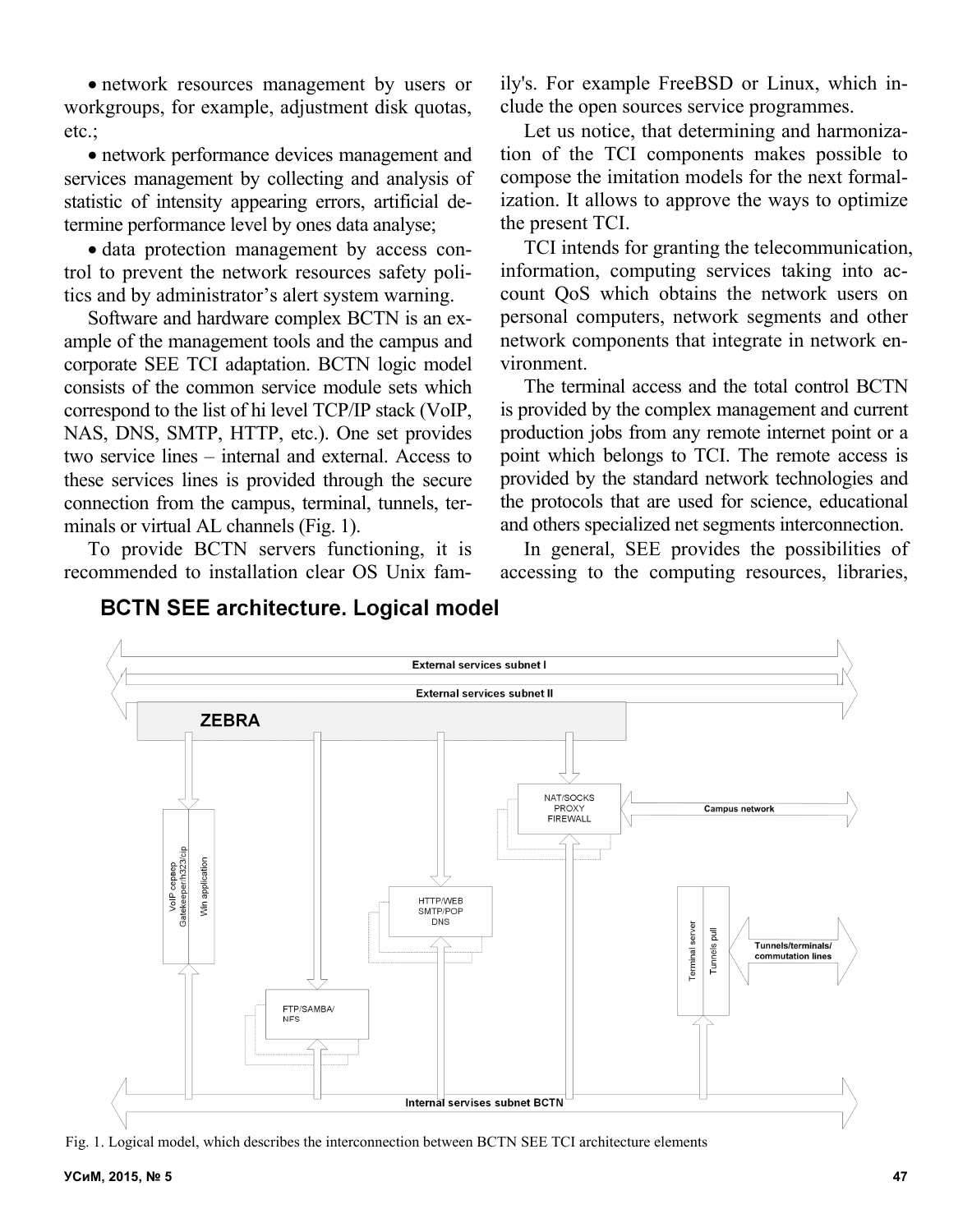references, artificial services, service clouds and other common information sources, program data handlers, chats, VoIp conference, communication tools and wide shared tools which are used in global network.

Such structure involves the mechanisms of dispatching and sharing with the network subscribers, users, user groups from SEE TCI or any other internet point.

Here we will define the network subscribers, such as:

 pc of separate users, which are directly plugged into SEE TCI;

• gateway server stations for network segments;

 devices and servers that have the function to support the other network subscribers or segments in autonomous or manually mode.

In accordance to the hierarchically levels here we can define the base elements of TCI as a whole:

– BCTN – the program complex and technical set which includes the server stations and communication devices;

– supporting-control network – the network control screens and the telecommunication structure which is based on the program complex and technical set;

– users network – telecommunication structure, which unite under the departments the local networks users pc, and through the gateways establish the interconnection with supporting-control network and BCTN.

The concentration of function technological loading of SEE on single server station, on one side, solve a very important problem of centralizing the resources, network channels and users network management, from other side, such architecture determines the set of problems which are connected with the service coordination of BCTN and TCI SEE as a whole (Fig. 2).

The tendency of the loading concentration function on the united servers block (SB) determines the next stepped perspectives [8–10].

1. It is provided some set of service functions  $S: \{S_1, S_2, \ldots, S_n\}$  which availability depends on:

 parameters of the matching programs  $p: \{p_1, p_2, \ldots, p_m\};$ 

 parameters of the network channels loading  $c: \{c_1, c_2, \ldots, c_k\};$ 

• the hardware and system resources  $r: \{r_1, r_2, \ldots, r_l\}$ , which restrict the fixed computer station potential.

Then function  $W = F(S, p, r)$  characterizes the total condition of server station and connections the channels  $c: \{c_1, c_2, ..., c_k\}.$ 

In situation when  $\sum_{i=1}^{n} r_i > r_i$ *j*  $\sum r_j > r_j$  $=1$ then it means that

there will be a moment when the system resources will be exhausted and the server block will stop providing the services for users. SB will stop that service which will cause the resource overloading or full services set. It depends of situation.

2. Interdependence of the set services (in the fault situation with one of this services) causes the stopping of one or full set of services It depends on the stopped services set.

The TCI is damaged as a whole when the value of the totality parameters  $(S, p, r)$  deviates from the values which fits the whole system state.

There are some values of the total parameters  $(S, p, r)$  when function *W* responses the satisfaction state of the server stations set. Then the next problems appeare:

 $\bullet$  to determine the stable range of function *W*;

• to study the dynamic and tendency of the changing function values and to gather the forecast about the outing function *W* from the stable range.

To evaluate the function  $W = F(S, p, r)$  and determine the stable range for this function it is necessary to introduce quantity characteristic of the values  $(S, p, r)$ , and to specify their nature.

Characteristics  $r: \{r_1, r_2, \ldots, r_l\}$  are the set of components, which constitute the hardware platform physical base of the server station 'i'. Here we can see the examples and its parameters:

• *CPU* – processor frequency, cache, performance;

• system board – bit rate, chipset type;

- RAM capacity, frequency, architecture type;
- HDD capacity, input/output bitrate;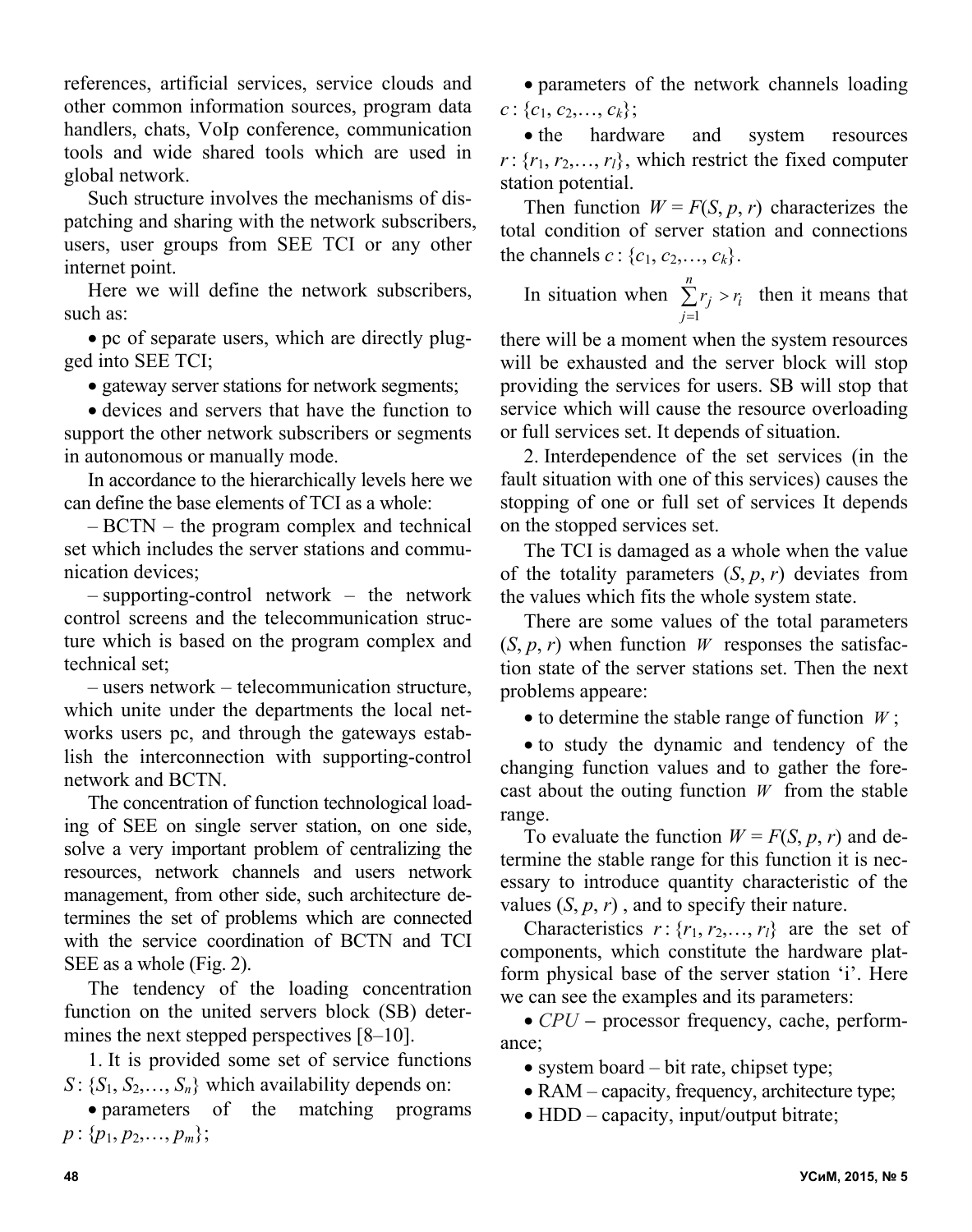#### **Logical model TCI SEE** Modules of campus segmentation



Fig. 2. Logical model TCI SEE

 network interface – specifications of network standard, data transfer rate etc.

Characteristics  $c: \{c_1, c_2, \ldots, c_k\}$  determine the quantity network channels and the specifications:

- the main network channels quantity;
- the total network channels quantity;
- traffic capacity etc.

Characteristics  $p : \{p_1, p_2, \ldots, p_m\}$  are the set of the components, which form the software complex providing the server station 'i' and their evaluations:

• operation system type – each OS has its own performance coefficient, which reflects the time of reaction for fixed software applications set, depending on their requirements;

• set of the software products, which provides the necessary service – coefficient which reflects the efficiency, pause duration in the query processing, OS resources loading, hardware resources loading and the type of the supporting platform.

Thus, the parameters help to determine the function *W* and to make the server station behavior forecast comparing the *W values* in determined times periods, then:

 $\bullet$  value  $\frac{\Delta W}{\Delta}$ *t*  $\Delta$  $\Delta$ – will demonstrate the function

deviation speed from some base state (in out of request conditions)

• values 
$$
\frac{\Delta W}{\Delta p}
$$
,  $\frac{\Delta W}{\Delta c}$ ,  $\frac{\Delta W}{\Delta r}$  - will character-

ize the function deviation speed from the base state using the appropriate parameters.

**3.** Such approach to formalization loading function of the server station (see point 1) is the reason to study the problem of the optimal information loading finding.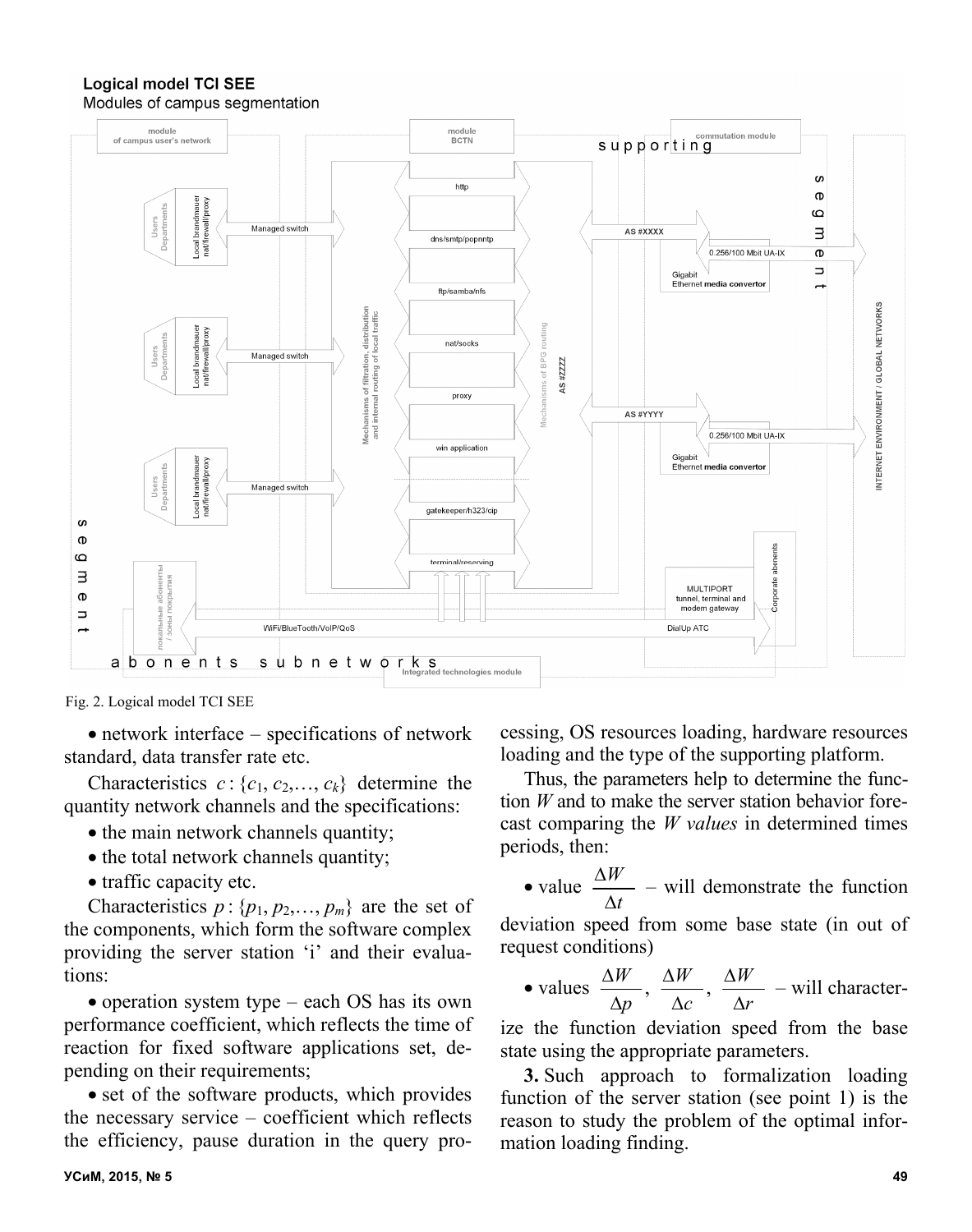The server station *S*, which provides *n* network process  $P_n$ , uses the resources  $R: \{r_1, r_2, \ldots, r_l\} \times$  $\times \{c_1, c_2, \ldots, c_k\}.$ 

The resource consumption  $R_i$  to provide the process  $P_j$  represents some function:  $a_{ij} = f(r_{ij}, c_{ij})$ .

Assume, that the vector  $X^k = (x_1^k, x_2^k, ..., x_n^k)$ defines how many and which process is used by the client *k.*

For *n* process:

$$
\sum_{i=1}^m a_{i1} \cdot x_1^k + \sum_{i=1}^m a_{i2} \cdot x_2^k + \ldots + \sum_{i=1}^m a_{in} \cdot x_n^k = \sum_{j=1}^n \sum_{i=1}^m a_{ij} \cdot x_j^k.
$$

Quantity of the resource *i* which is consumed by client *k*:

$$
a_{i1} \cdot x_1^k + a_{i2} \cdot x_2^k + \ldots + a_{in} \cdot x_n^k = \sum_{j=1}^n a_{ij} \cdot x_j^k.
$$

Taking in to account  $\sum_{i=1}^{n} a_{ij} \cdot x_j^k \leq b_i$ *j*  $\sum_{i=1}^{n} a_{ij} \cdot x_j^k \leq b$  $=1$ and vector

*X* we can determine the combinations where resource  $R_i$  reaches the limit value and we can build the domain of the client definition.

Thus, in this representation, the question of service delivery to client *k* with determined QoS becomes the equivalent to question of combinations calculation, when the client belongs to the domain of the definition under the given constraints.

**4.** Based on the above mentioned arguments, the problems of administration, interconnected services, security and safety tasks, another problem of architecture synthesis with the optimal placement of the telecommunication complex services set arises. Its solving must be based on the reserving quantity or capacity of the server stations and the communication channels taking into account the complex cost restriction.

Formally, the given task can be reduced to the graph construction. The vertices of the graph is the server station which are characterized by potential  $R_i$ :  $\{r_1, r_2, \ldots, r_l\}$  and set of incident edges  $c_l$ : { $c_1$ ,  $c_2$ ,...,  $c_k$ }, which reflect the communication channels existence for each vertices under the cost constrains of the whole system and other constrains which appear in the similar problems [9].

Solving this task we use the practical experience of the telecommunication complex development, the administrator functionality system and hardware exploitation. Choice of telecommunication complex structure is implemented using the previous evaluation of the telecommunication structure effectiveness.

**5.** The practical analysis of the telecommunication infrastructure construction SEE demonstrates the necessity of the problem formulation: the general assessment of the multiservice TCI performance. Such evaluation can be carried out considering the different criteria, for example:

• by the total information flow of all services;

 by information flow of services with the maximum priority;

 by the number of the simultaneously serviced subscribers;

by the quality of subscriber's services.

For the majority of the considered problems, it is difficult to get the clearly analytic solving. That is why for its practical solution, it is possible to imply the models, which can be based on the statistic information analysis.

Considering the problem of TCI architecture forming, we will compare the set of the functional schemeы, which satisfy the main criteria – to provide the certain amount of subscribers by the set of the services function  $S_i$ :  $\{S_1, S_2, \ldots, S_n\}$ .

In practice some structural variants can exist, which has the equal services potential, but the different system base, hardware designs, internal interconnections, communication links. From the viewpoint of the designer, except the total cost, such structures may differ in the performance, reliability, management methods, the functional capabilities. Thus, to be able to select the structures, it is necessary to evaluate the quantity of the TCI indicators.

In the second item the definition of the parameters TCI is formulated. It is necessary to make some refinements. The set of services should be optimal placed on TCI server structure. This should be done based on the server station capacity and communication links reserving, taking into account the cost constraints. The designer should take into account some objective additional parameters, which establish the limit of the TCI functioning: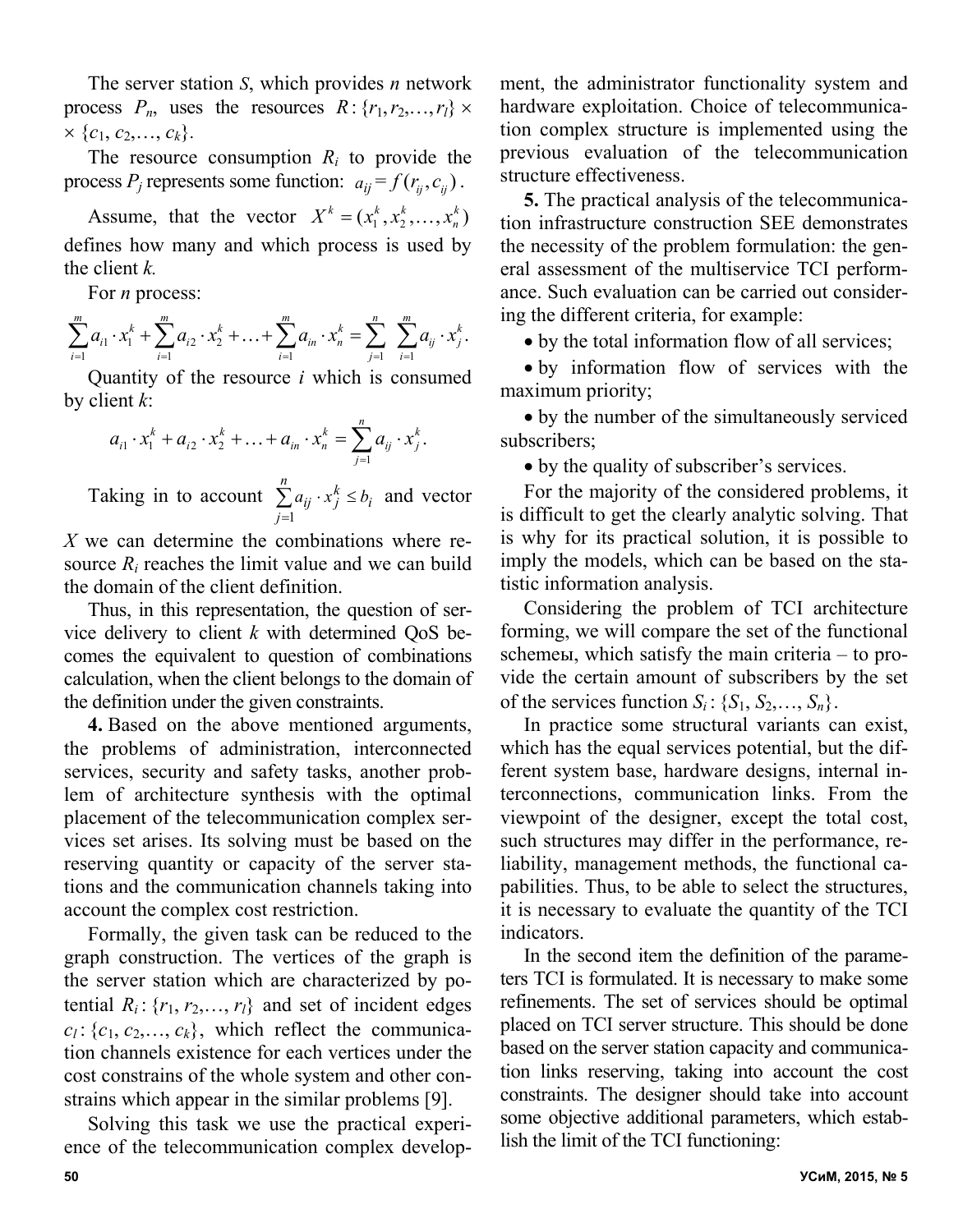$\bullet$  *p<sub>k</sub>* : {*p*<sub>1</sub>, *p*<sub>2</sub>,..., *p<sub>m</sub>*} – harmonized software products, which provide the necessary of the services set;

•  $c_l$ : { $c_1$ ,  $c_2$ ,...,  $c_k$ } – measure the workload of the communication links;

•  $r_i$ : { $r_1$ ,  $r_2$ ,...,  $r_i$ } – hardware system resources, which is restricted by potential possibilities of the given PC;

 $\bullet$  *b<sub>k</sub>*: {*b*<sub>1</sub>, *b*<sub>2</sub>,..., *b<sub>m</sub>*} – sufficient security levels;

 $\bullet$  *d<sub>k</sub>*: {*d*<sub>1</sub>, *d*<sub>2</sub>,..., *d<sub>m</sub>*} – complexity coefficient of the particular resource management.

Function  $W_i = F(S, p, c, r, b, d)$  characterizes the condition *j-*structure with appropriate variables restrictions. When we formulate the problem of the optimization as the minimization process, we get the solutions for the appropriate TCI, which are feasible solutions on practice. We must take into account, that precise algorithmic formalization of this assignment is not solvable because of the fuzziness performance assessments of every variable component. That is why, the algorithmic formalizing for the problem of the TCI architecture synthesis is not possible.

In this case, the creation of the TCI learning models or its fragment can be proposed, which are acceptable for the prototype and let to make the evaluation for the changing performance depending on the function  $W_i$  parameters changing.

The following parameters for the approximate assessment characteristic of the desired model, in accordance to j structure are proposed:

 $\bullet$  maximal number of the subscribers  $a_i$ , which are satisfactory to the simultaneously serviced TCI. It is function parameters settings, which is not necessary conditions for TCI functioning;

 $\bullet$  costs of the resources  $r_i$ , which restrict the potential possibilities of the computer station

$$
\sum_{k=1}^n \sum_{j=1}^m a_j \cdot x_j^k ;
$$

• the level of the TCI security system;

• the degree of the certain service administration complexity, the maximal necessary estimates by the corresponding services. Here we should consider the missing requirements for all services. This will form the combine criteria.

It is possible that the deviation of the relative estimations of the comparing models turns out to be bipolar. Then the relevant TCI will be acceptable based on the corresponding estimations. This approach allows us to compare TCI with the different architecture and with the equal set of services. As mentioned earlier, the set of difficult questions appear when we construct the relevant models, because of the impossibly of the strict analytical formalization of the questions. In this case we can apply heuristic methods of function  $W_i$  parameters estimation which is based on the statistics data, received during the TCI loading changes.

### **Conclusions**

Taking into consideration that the exact TCI copy constructing is impossible, than it is advisable to use the load simulator on the real structures. Such load simulators can be organized in the special users' segment and it generates the predetermined loading and it includes the local and cross-cutting question.

The standard software set is used for the function *Wj* parameters monitoring. This software allows making the estimation values of the corresponding parameters. Thus, learning process for TCI models consists of the output and clarifying the function *Wj*. At the initial stage of education, the characteristic tables, which reflects the parameters values depending on the loading, fixing the different TCI specification types are formed. The next stage is approximation of the received date to the corresponding functions, which is used in future for analyses and forecasting of real TCI in the existing SEE.

- 1. *Компьютерные* технологии обучения: Словарь-справочник / Под ред. В.И. Гриценко, А.М. Довгялло. В 2-х т. – К.: Наук. думка, 1992. – 784 с.
- 2. *Гриценко В.И*., *Урсатьев А.А*. Информационные технологии – тенденция, пути развития // УСиМ. –  $2011. - N<sub>2</sub> 5. - C. 13-28.$
- 3. *Управляння* якістю та забезпечення якості. Терміни та визначення: ДСТУ ISO 3230 – Чинний 1996-07- 01. – К.: Держстандарт, 1996. – 29 с.
- 4. *Системи* управління якістю. Вимоги: ДСТУ ISO 9001-2001 (ISO 9001: 2000, IDT). – Чинний 2001- 10-01. – К.: Держстандарт, 2001. – 23 с.
- 5. *Манако А.Ф*., *Синица Е.М*. Массовость и непрерывность как ключевые факторы развития электронного научно-образовательного пространства для всех // Proc. Fifth Int. Conf. ITEA–2010. 23–24 Nov. 2010. – Kiev, IRTC. – P. 23–33.

*Окончание на стр.* 78